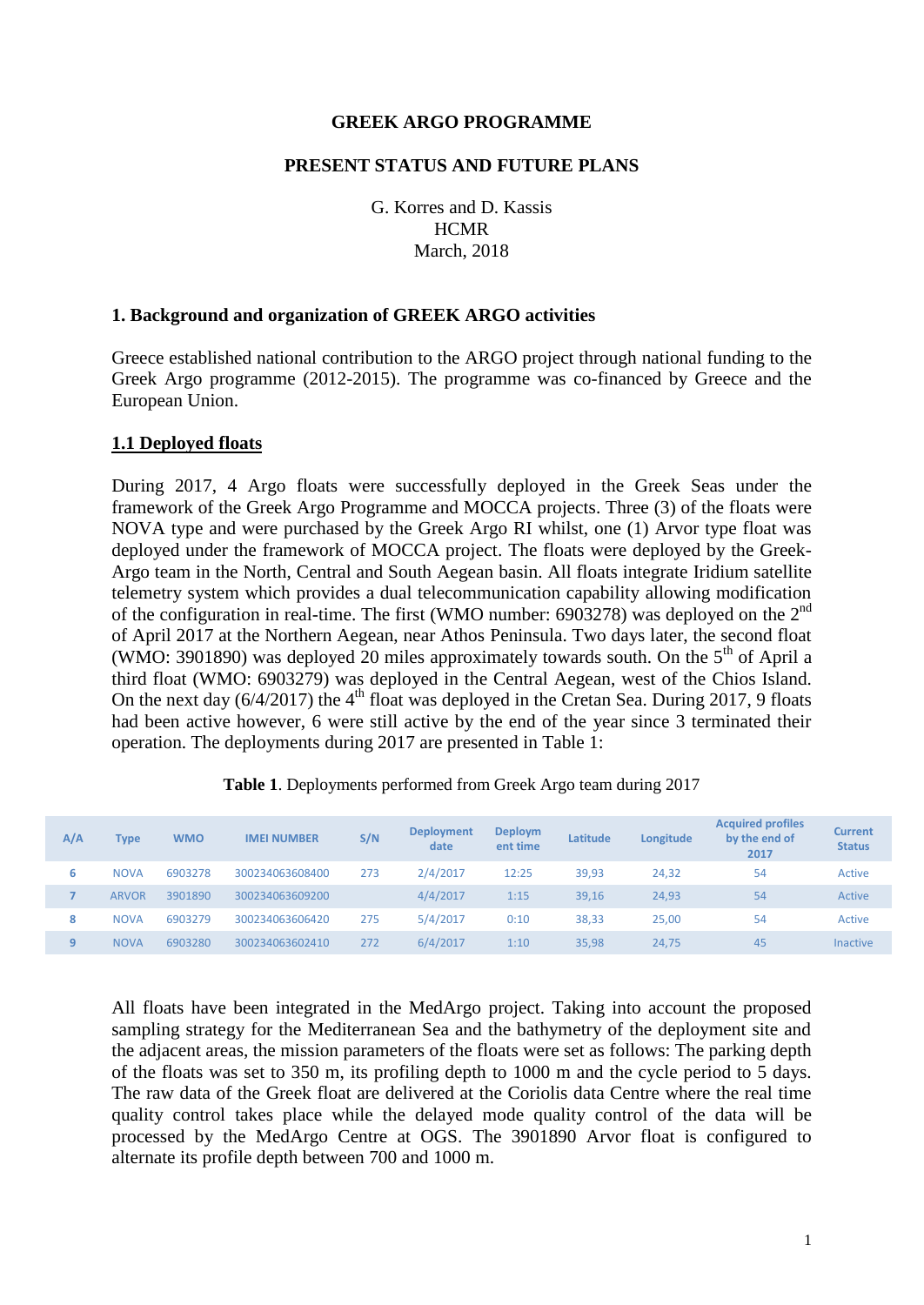# **1.2 Float Development**

In 2013, HCMR has constructed an Argo float's detection system after the process of locating a float has been described and the various approaches have been indicated. A prototype active locator unit has been developed, and the principle of operation has been demonstrated. The unit has been tested successfully in land and at sea at the SIDERI workshop at 17-18 September 2013 that took place at Heraklion, Greece. The deck unit communicates via Bluetooth with any mobile phone which is used for interface and control. Future work includes the study of a pressure housing and antenna design. This activity was under the task of proposing and testing simple methods of tracking and recovery Argo floats in short time and range scales in the framework of SIDERI FP7 project.

# **1.3 Data management**

HCMR has run an extended network of buoys within the Aegean and Ionian Seas including the multi-parametric M3A observatory of the Cretan Sea and a deep sea (2000 m) bottom platform deployed in the Ionian Sea (POSEIDON & POSEIDON-II monitoring, forecasting and information systems). HCMR also operates the Hellenic National Oceanographic Data Centre (HNODC) established in 1986, as part of the National Centre for Marine Research (NCMR). HNODC operates as a National Agency and is responsible for processing, archiving and distributing marine data. HNODC is also developing techniques for oceanographic data processing and data base maintenance. Furthermore it promotes the International Exchange of Data in the frame of its cooperation with the "Intergovernmental Oceanographic Commission IOC) of UNESCO as it is responsible for the coordination of International Data Exchange (IODE) in Greece. The HNODC manages a variety of oceanographic data and information collected by several Hellenic Marine Research Laboratories and in particular from the Institute of Oceanography of the Hellenic Centre for Marine Research-HCMR as well as from HNODC's participation in international projects (MTP-II MATER, MEDAR/MEDATLAS II, HUMBOLDT, SEADATANET). Moreover within the My Ocean project (GMES MCS) HCMR will consolidate and improve its in-situ data services for the Eastern Mediterranean region building on the capacity developed under POSEIDON, MFSTEP (coordination of M3A time-series network, analysis and provision of basin scale data), and MERSEA projects (coordination of Mediterranean in situ observations).

Delayed-mode data processing. HCMR has not developed yet a delayed-mode quality control capability for the Greek Argo data. The delayed mode quality control of the data delivered from the Greek Argo float will be processed by the MedArgo data centre. HCMR considers the possibility of developing delayed-mode data processing for ARGO profiles collected within the Eastern Mediterranean region. HCMR may also contribute to the improvement of the delayed mode quality control processing conceding CTD data collected through several HCMR research cruises. HCMR operates the Med Sea data portal that was set up for the needs of Copernicus CMEMS services. Within this framework HCMR is in charge of validating biochemical data from Argo floats that are operating in the Mediterranean.

## **1.4. Operational and scientific use of Argo data**

A very important activity, in the frame of the Greek Euro-Argo programme (which will demonstrate the Argo value) is the development of the capabilities in order to exploit Argo data for operational forecasting as well as for research applications. Along this direction,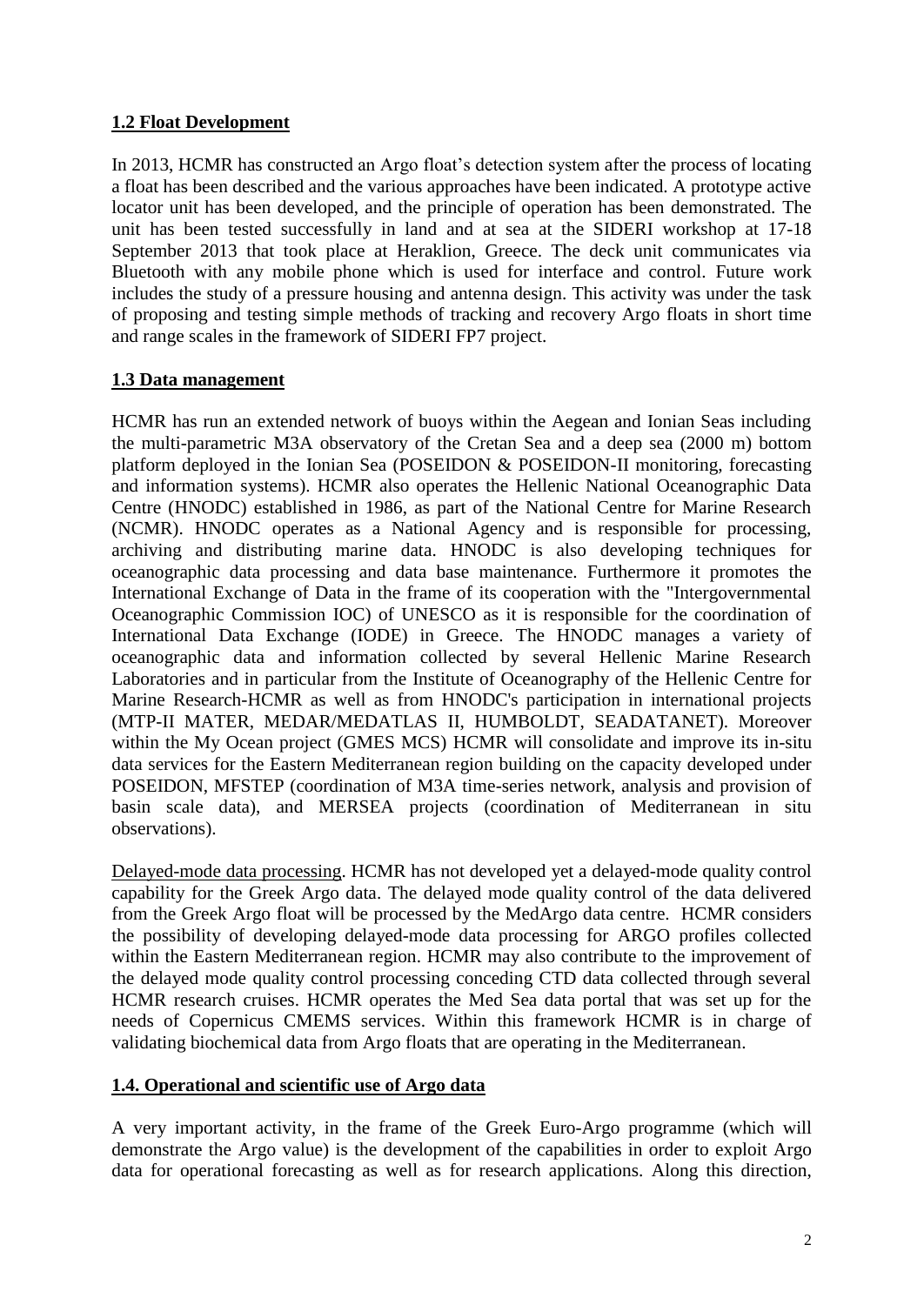HCMR established a network of relevant Greek scientific groups mainly from Universities and Research Institutes which constitute the Greek Argo Users group/network. These different groups are already using or will be using ARGO data in ocean/atmospheric forecasting, climate studies and for educational purposes. It is expected that the Greek Argo Users Group will further grow and expand its activities concerning the scientific exploitation of Argo data and the cooperation among Greek scientists. The next step will be the expansion of the Greek Argo network in more members. The network is already in contact with many organizations / agencies / institutions and it is foreseen that the establishment of the E-A ERIC will increase the interaction of the Greek Argo Users Group with the European and international ARGO scientific community in the near future.

## Operational ocean forecasting:

Med-Argo data have been already used as independent data in order to assess the impact of remote sensed and Ferry-box SSS data assimilation into the Aegean Sea hydrodynamic model component of the POSEIDON system running operationally at HCMR within the framework of POSEIDON system.

Med-Argo data are routinely assimilated (using localized Singular Evolutive Extended Kalman filtering techniques) on a weekly basis in three different modelling forecasting components (Mediterranean 1/10° resolution, Aegean Sea 1/130° resolution and Ionian -Adriatic Sea at  $1/50^{\circ}$  resolution) of the POSEIDON operational system.

Some of the results of the works described above are included in the following scientific publications:

Korres, G., K. Nittis, I. Hoteit, and G. Triantafyllou, 2009: A high resolution data assimilation system for the Aegean Sea hydrodynamics. *Journal of Marine Systems*, 77, 325- 340.

Korres, G., K. Nittis, L. Perivoliotis, K. Tsiaras, A. Papadopoulos, I. Hoteit and G. Triantafyllou, 2010. Forecasting the Aegean Sea hydrodynamics within the POSEIDON-II operational system. *Journal of Operational Oceanography*, Vol. 3, nu. 1, 37-49,

Korres, G., K. Nittis, L. Perivoliotis, G. Triantafyllou and M. Chatzinaki, 2009. The Aegean Sea –Poseidon model. Hellenic Centre For Marine Research, Greece.

Korres, G., M. Ntoumas, M. Potiris and G. Petihakis, 2014. Assimilating Ferry Box data into the Aegean Sea model. Journal of Marine Systems, 140 (2014) 59–72

## Ocean science

Med-Argo data are currently used by a small group of researchers in Greece for studies of water mass characteristics of the different deep basins of the Mediterranean Sea and as a continuous record of T/S characteristics providing insight in the seasonal and inter-annual variability of the Mediterranean Sea and its sub-basins. A number of publications and scientific results have been released regarding the Greek Argo acquired data during the last 4 years.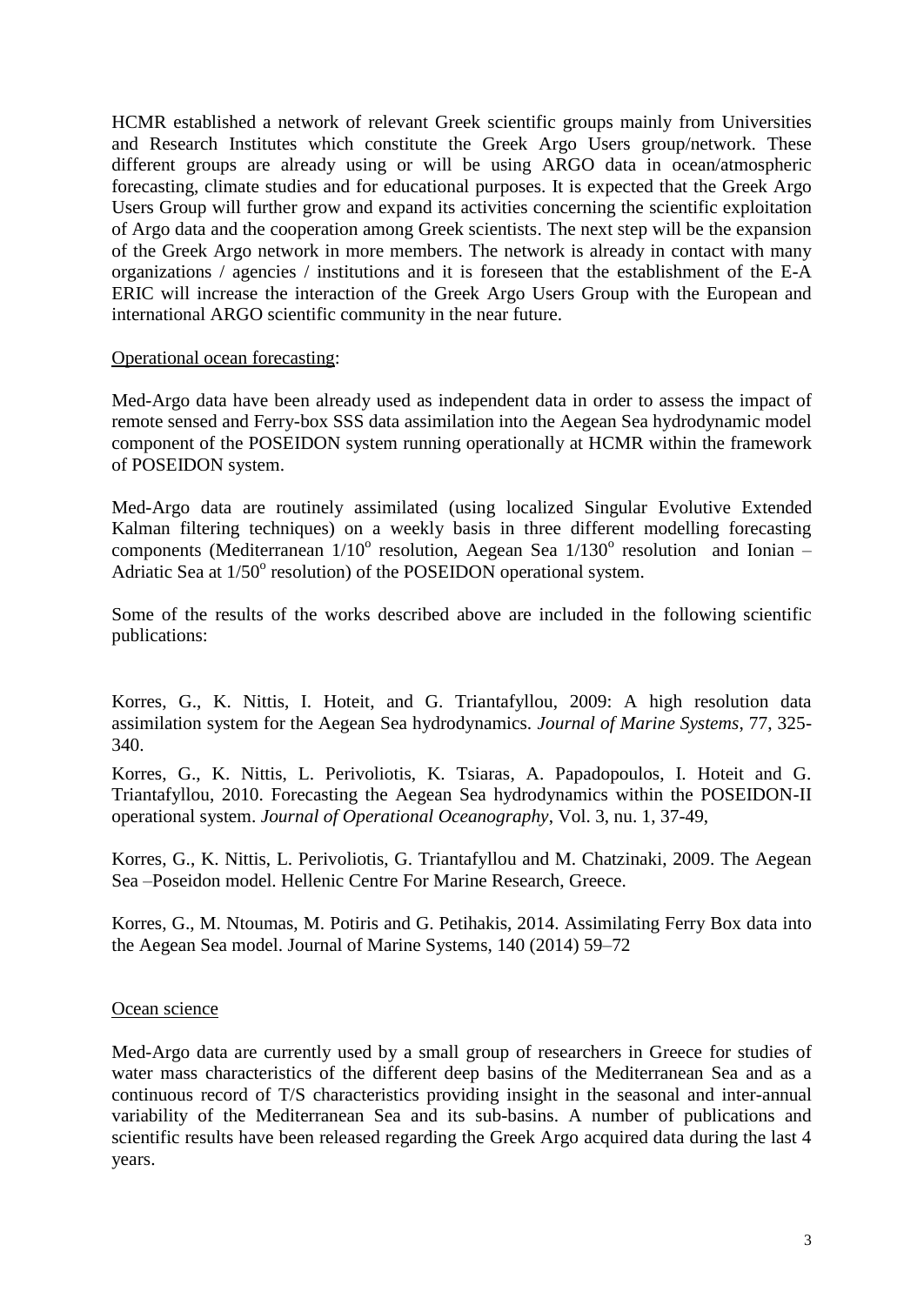## **Publications in scientific journals and conferences proceedings**:

Kassis, D., Korres, G., Konstantinidou, A., Perivoliotis, L., 2017. Comparison of highresolution hydrodynamic model outputs with in situ Argo profiles in the Ionian Sea. Mediterranean Marine Science, 0, 22-37. doi:10.12681/mms.1753

Kassis, D., Korres, G., Perivoliotis, L., 2016. Sub-mesoscale features of the Eastern Ionian Sea as derived from Argo floats operating during 2014-2015, in: Submesoscale Processes: Mechanisms, Implications and New Frontiers. Presented at the 48th Liege Colloquium, University of Liege, Liege, Belgium.

Kassis, D., Krasakopoulou, E., Korres, G., Petihakis, G., Triantafyllou, G.S., 2016. Hydrodynamic features of the South Aegean Sea as derived from Argo T/S and dissolved oxygen profiles in the area. Ocean Dyn. 1–18. doi:10.1007/s10236-016-0987-2

Kassis, D., Korres, G., Petihakis, G., Perivoliotis, L., 2015. : Hydrodynamic variability of the Cretan Sea derived from Argo float profiles and multi-parametric buoy measurements during 2010–2012. [Ocean Dynamics, 15-00058.](http://link.springer.com/article/10.1007%2Fs10236-015-0892-0) doi: 10.1007/s10236-015-0892-0

Kassis, D., Konstantinidou, A., Perivoliotis, L., Korres, G., 2015. Inter-comparing numerical model simulations in the Ionian Sea with Argo T/S profiles for the period 2008-2012. In proceedings of the 11th Panhellenic Symposium on Oceanography and Fisheries, p.945-948, ISBN 978-960-9798-08-2

Kassis D., Perivoliotis L. & G. Korres, 2014. Greek Argo: Towards monitoring the Eastern Mediterranean - First deployments preliminary results and future planning. In proceedings of the 7th International Conference on EuroGOOS, Lisbon – Portugal, 28-30 October 2014

## **Scientific Sheets in Greek Argo web page**:

"Use of Lagrangian methods in optimizing Argo float deployment locations in the Mediterranean Sea" Summary of the scientific report of the University of Aegean in the framework of the Greek Argo Project.

"The integration of Argo floats in numerical weather prediction" Summary of the scientific report of the Harokopio University in the framework of the Greek Argo Project.

"Use of Argo data in ocean numerical simulations" Summary of the scientific report of the Aristotle University of Thessaloniki in the framework of the Greek Argo Project.

"Evaluation of climate and biochemical models using Argo data" Summary of the scientific report of the University of Crete in the framework of the Greek Argo Project.

#### **Scientific Sheets in Euro-Argo web page**:

Kassis D., Konstantinidou A., Perivoliotis L. and Korres G., 2014: Comparison of Argo profiles observations against numerical model simulations in Ionian Sea. Euro Argo RI web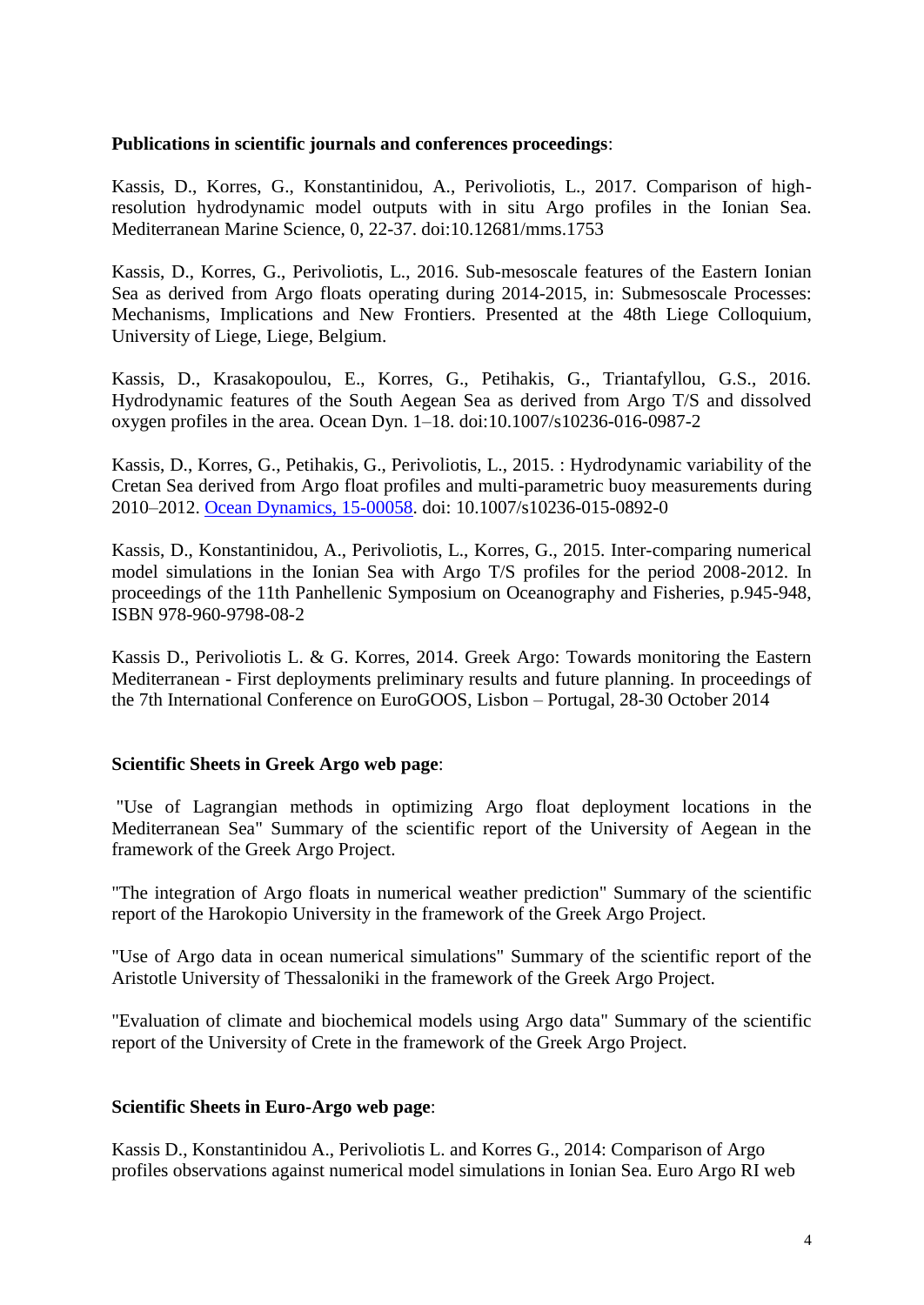page [http://www.euro-argo.eu/Main-Achievements/European-](http://www.euro-argo.eu/Main-Achievements/European-Contributions/Science/Regional-Seas/Med-Black-Seas/)[Contributions/Science/Regional-Seas/Med-Black-Seas/](http://www.euro-argo.eu/Main-Achievements/European-Contributions/Science/Regional-Seas/Med-Black-Seas/)

Kassis D. and Korres G., 2014: Hydrological variability derived from the first Argo mission in the Cretan Sea basin. Euro Argo RI web page [http://www.euro-argo.eu/Main-](http://www.euro-argo.eu/Main-Achievements/European-Contributions/Science/Regional-Seas/Med-Black-Seas/)[Achievements/European-Contributions/Science/Regional-Seas/Med-Black-Seas/](http://www.euro-argo.eu/Main-Achievements/European-Contributions/Science/Regional-Seas/Med-Black-Seas/)

# **Presentations in the EURO ARGO users meeting**:

Kassis D., Von Schuckmann K., Korres G., 2013: Hydrographic properties of Cretan Sea derived from Argo float's profiles and buoy data measurements during 2010-2012. In proceedings of the 4th Euro-Argo Science Meeting and Workshop, June 2013, Southampton, UK [http://www.euro-argo.eu/News-Meetings/Meetings/Users-Meetings/4th-Users-meeting-](http://www.euro-argo.eu/News-Meetings/Meetings/Users-Meetings/4th-Users-meeting-June-2013)[June-2013](http://www.euro-argo.eu/News-Meetings/Meetings/Users-Meetings/4th-Users-meeting-June-2013)

Kassis, D., Perivoliotis, L., Korres, G., 2015: Hydrological variability of the Eastern Ionian and Adriatic Seas derived from two new Argo missions in 2014. In proceedings of the 5th Euro-Argo User Workshop - Brest, March 16-17 2015 [http://www.euro-argo.eu/News-](http://www.euro-argo.eu/News-Meetings/Meetings/Users-Meetings/5th-User-Workshop-March-2015/Workshop-Programme)[Meetings/Meetings/Users-Meetings/5th-User-Workshop-March-2015/Workshop-Programme](http://www.euro-argo.eu/News-Meetings/Meetings/Users-Meetings/5th-User-Workshop-March-2015/Workshop-Programme)

Additionally, Argo data are used for educational purposes in some Greek University Departments. Due to HCMR initiatives within Euro Argo, Greek Argo and SIDERI programmes to contact potentially interested Greek and other scientists from the eastern Mediterranean region and inform them about the benefits of Argo programme. An increasing demand for Argo data along the Aegean and Ionian Sea for both scientific and educational purposes has been registered. Furthermore, a presentation of Greek Argo and Euro-Argo activities was made at the University of Aegean (Marine Sciences department) in November 2016.

# **2. Funding**

# **2.1 Existing funding for Greek Argo**

Currently there is no existing funding for the Greek Argo. The procurement, deployment and operation costs of the first Greek float launched in 2010/2011 were covered by HCMR internal funds. During 2012, Greece established national funding to the Greek Argo programme through the General Secretariat of Research and Technology (GSRT), Ministry of Education, Lifelong Learning and Religious Affairs (funding agency). A major achievement is that Greece participates to the European infrastructure E-A ERIC as a full member.

## **2.2 On the future funding, organization and planning for Greek Argo**

As part of the Euro-Argo, HCMR has undertaken all necessary efforts and managed to establish long term national funding for the E-A ERIC infrastructure and to meet the standards of a full member. Regarding the Greek Argo RI annual contribution to Euro-Argo RI an indicative estimation is the following:

Personnel committed/dedicated to Euro-Argo activities (man months/year):